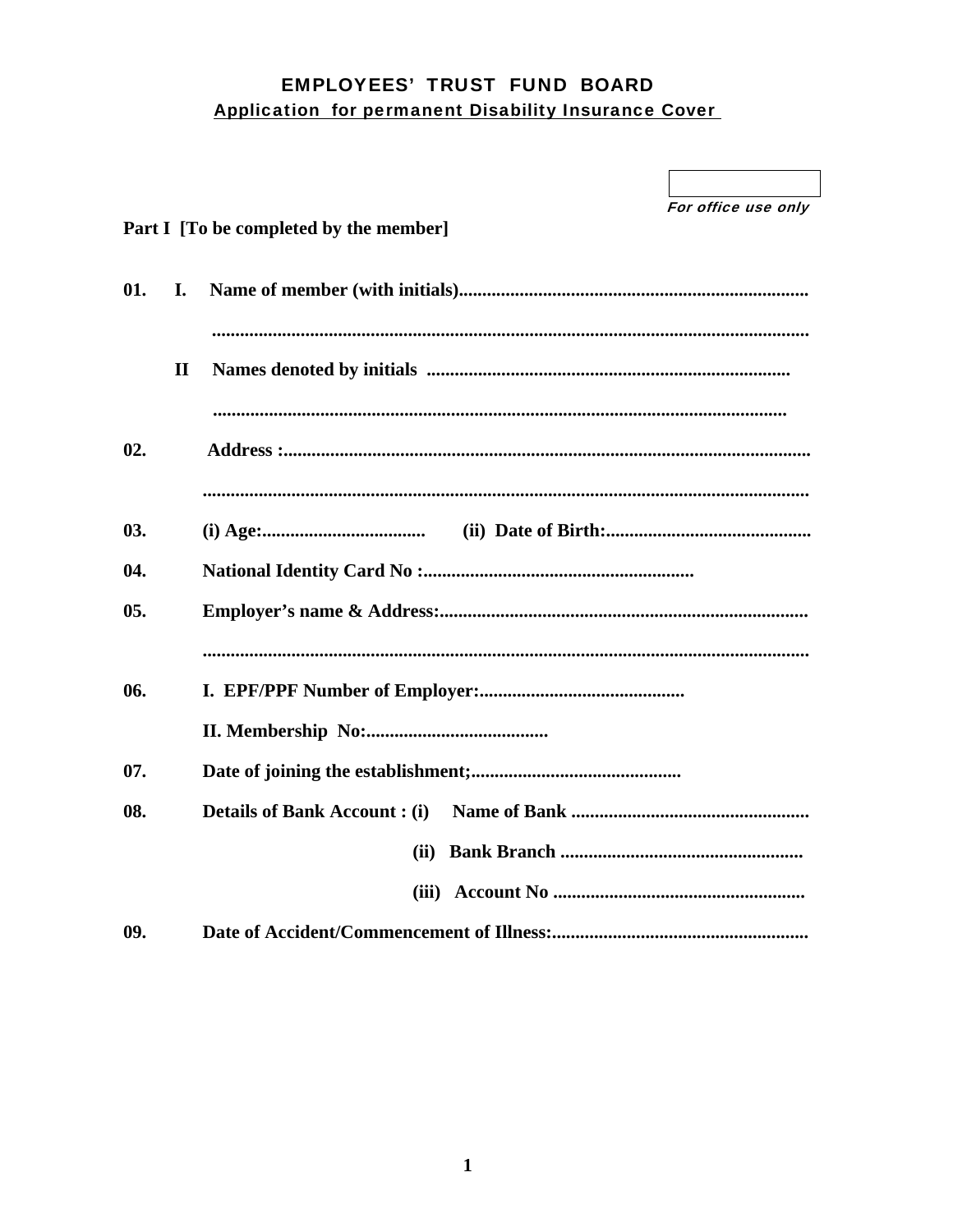| 10. |                                                                               |
|-----|-------------------------------------------------------------------------------|
| 11. |                                                                               |
| 12. |                                                                               |
| 13. |                                                                               |
|     |                                                                               |
| 14. | Have you become permanently disabled as a result of the accident;             |
|     |                                                                               |
|     | If so the effective date of disability as recommended by the Medical Officer. |
|     |                                                                               |
| 15. |                                                                               |

**I do hereby declare that the foregoing facts are true and correct. I am aware that I shall be liable for prosecution in a Court of Law if I have furnished any false information.** 

**Thumb impressions of member:** 

**Left Right ...................................................** 

 **Signature of Member** 

 **Date ;............................** 

 **Telephone No:.............................**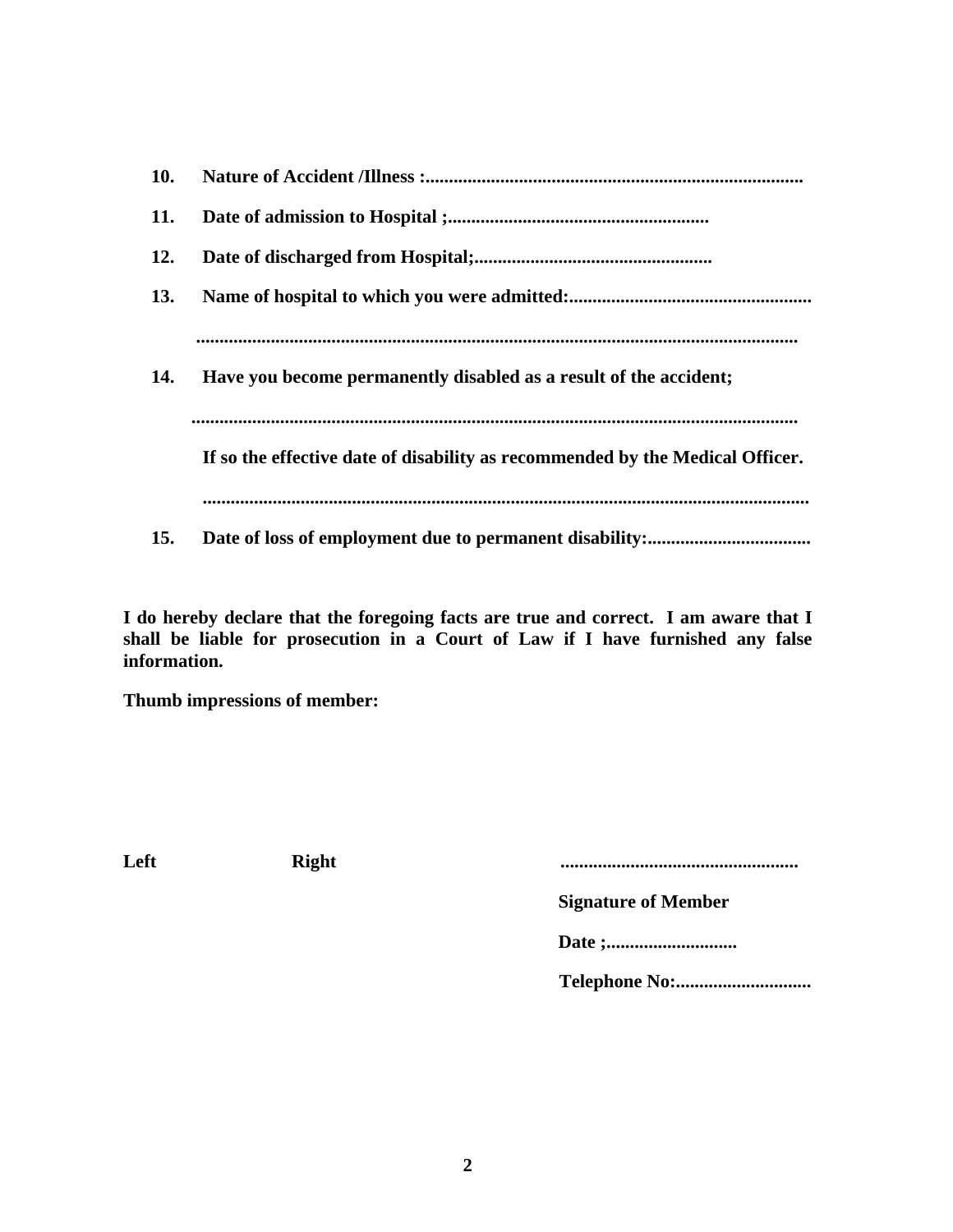| <u>Part 2</u> [To be completed by the employer]                        |  |  |  |  |
|------------------------------------------------------------------------|--|--|--|--|
| 01.                                                                    |  |  |  |  |
| (name of establishment)                                                |  |  |  |  |
|                                                                        |  |  |  |  |
| (address)                                                              |  |  |  |  |
|                                                                        |  |  |  |  |
|                                                                        |  |  |  |  |
| (name of member)                                                       |  |  |  |  |
|                                                                        |  |  |  |  |
| has been serving in this establishment and that his/her* services were |  |  |  |  |
|                                                                        |  |  |  |  |
|                                                                        |  |  |  |  |
|                                                                        |  |  |  |  |

**02. We further certify that we have remitted ETF contributions on behalf of this employee continuously up to the date his / her\* services were terminated [as referred to in 1 above] to the ETF Board, and that he / she is no longer employed in our establishment. Details of contributions remitted and salary paid to him/her8 for the twelve months prior to the month in which he/she8 became disabled are given below:** 

| <b>Month</b> | <b>Salary</b> | Contribution |
|--------------|---------------|--------------|
|              |               |              |
|              |               |              |
|              |               |              |
|              |               |              |
|              |               |              |
|              |               |              |
|              |               |              |
|              |               |              |
|              |               |              |
|              |               |              |
|              |               |              |
|              |               |              |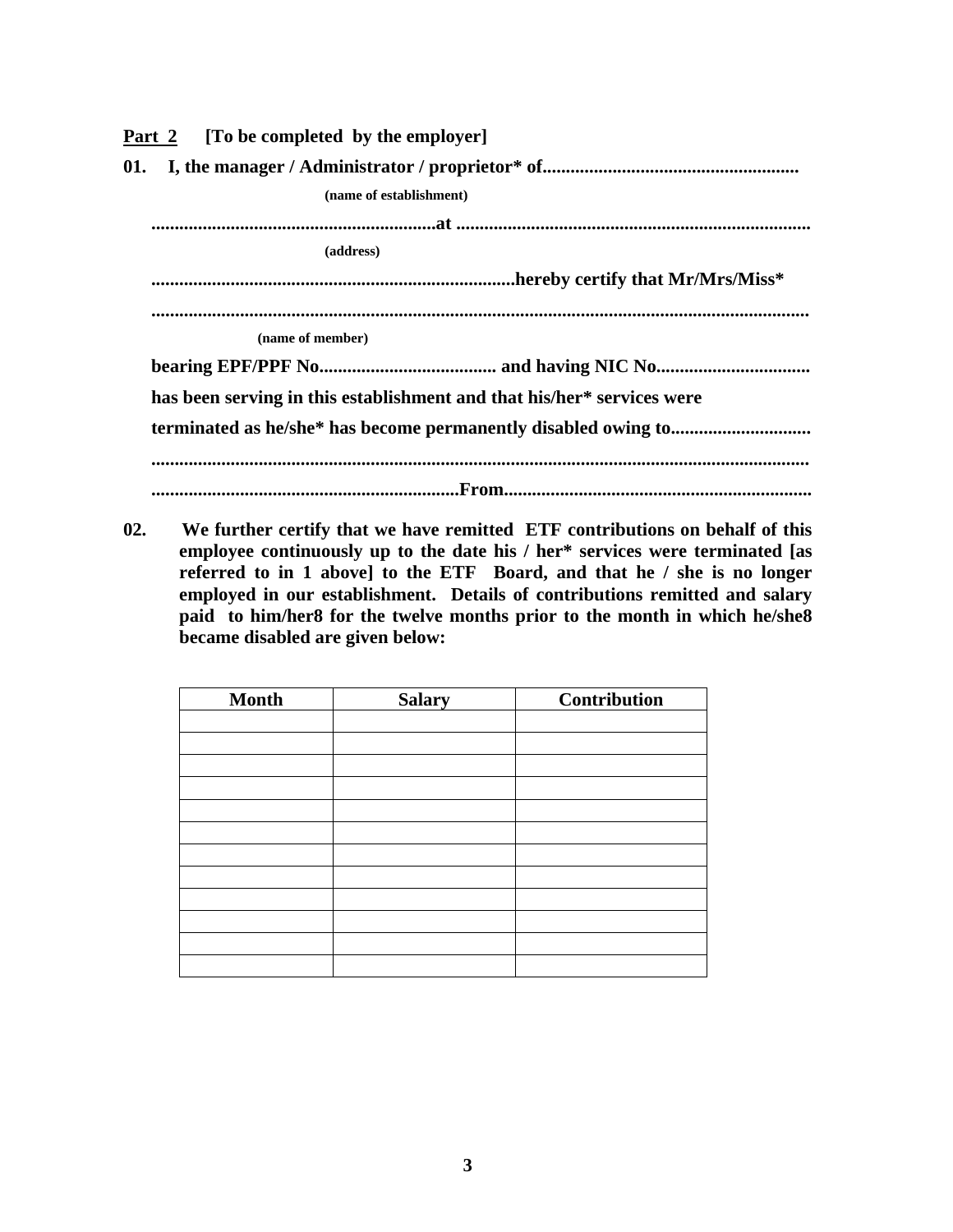**03. In addition to above, we give below the details of ETF contributions remitted in respect of all our employees, during the above mentioned twelve months;** 

| <b>Month</b> | <b>Total Contribution paid</b><br>to ETF | Date of<br><b>Payment</b> | <b>Cheque No.</b> |
|--------------|------------------------------------------|---------------------------|-------------------|
|              |                                          |                           |                   |
|              |                                          |                           |                   |
|              |                                          |                           |                   |
|              |                                          |                           |                   |
|              |                                          |                           |                   |
|              |                                          |                           |                   |
|              |                                          |                           |                   |
|              |                                          |                           |                   |
|              |                                          |                           |                   |
|              |                                          |                           |                   |
|              |                                          |                           |                   |
|              |                                          |                           |                   |

- **04. Whether contributions for the above period were made through Form R1 or Form R4:........................................................**
- **05. If contributions are remitted through Form R1, Form II returns for the relevant period [please tick relevant cage]:** 
	- **i) Have already been sent to the ETF and his / her\* name has been included in the return:**
	- **ii) Is to be sent in due course and his/her\* name will be included in the return.**

**I do hereby declare that the foregoing facts are true and accurate. I am aware that if I furnish any false information I shall be liable for prosecution in a Court of Law under Section 39 of the Employees' Trust Fund Act.** 

**Date;.................................... ..............................................** 

**\****Please delete whichever is inapplicable*

 **Signature of Employer** 

**Seal Tel.no.**